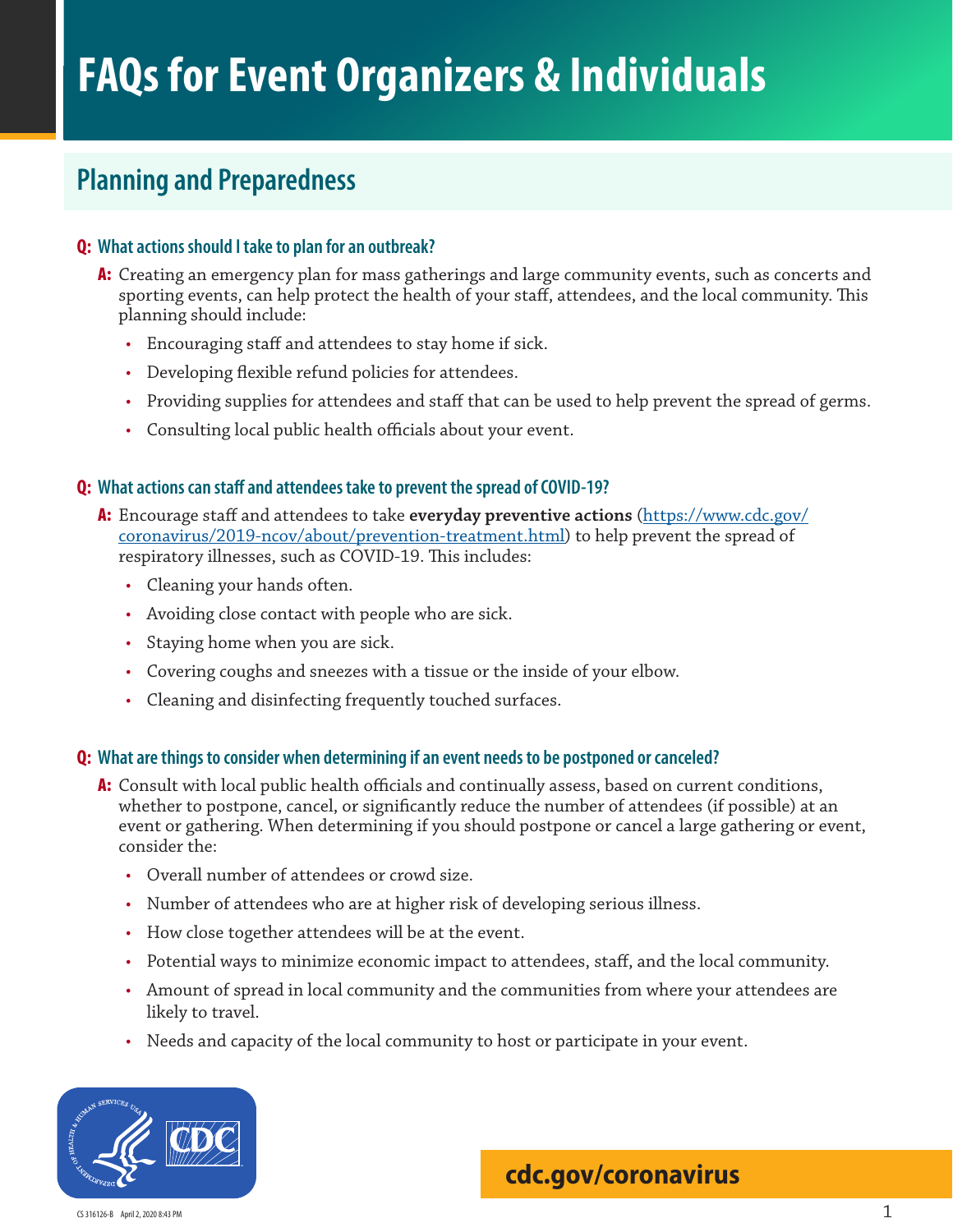### **Q: Is there information I can share with staff and attendees about COVID-19?**

**A:** Share these resources to help people understand COVID-19 and steps they can take to help protect themselves:

**[Prevention and Treatment](https://www.cdc.gov/coronavirus/2019-ncov/about/prevention-treatment.html):** <https://www.cdc.gov/coronavirus/2019-ncov/prepare/prevention.html>

**What to Do If You Are Sick:** <https://www.cdc.gov/coronavirus/2019-ncov/if-you-are-sick/steps-when-sick.html>

**Groups at Higher Risk:**

<https://www.cdc.gov/coronavirus/2019-ncov/specific-groups/high-risk-complications.html>

**FAQs: Pregnant Women and COVID-19:** <https://www.cdc.gov/coronavirus/2019-ncov/prepare/pregnancy-breastfeeding.html>

**FAQs: Coronavirus Disease-2019 (COVID-19) and Children:** <https://www.cdc.gov/coronavirus/2019-ncov/faq.html>

**Handwashing: A Family Activity:** <https://www.cdc.gov/handwashing/handwashing-family.html>

**Handwashing: Clean Hands Save Lives** <https://www.cdc.gov/handwashing/>

# **Confirmed cases of COVID-19 in the community**

## **Q: Do I need to cancel an event if there are confirmed cases of COVID-19 in the community?**

- **A:** If there is minimal or moderate spread of COVID-19 in the community, CDC recommends cancelling an:
	- event that includes 250 people or more.
		- » 3/29/20 UPDATE: The President's Coronavirus Guidelines for America -- Slow the Spread of Coronavirus (COVID-19):
			- **[More Information on Mass Gatherings](https://www.cdc.gov/coronavirus/2019-ncov/community/large-events/mass-gatherings-ready-for-covid-19.html):** https://www.cdc.gov/coronavirus/2019-ncov/ community/large-events/mass-gatherings-ready-for-covid-19.html
			- **[Read the White House notice:](link: https://www.whitehouse.gov/wp-content/uploads/2020/03/03.16.20_coronavirus-guidance_8.5x11_315PM.pdf)** https://www.whitehouse.gov/wp-content/ uploads/2020/03/03.16.20\_coronavirus-guidance\_8.5x11\_315PM.pdf
	- event likely to have 10 or more people who are at higher risk of serious COVID-19 illness. This includes older adults and people with underlying health problems such as lung or heart disease and diabetes.

If there is substantial spread of COVID-19 in the community, CDC recommends cancelling events of any size. See guidance for definitions of **[minimal, moderate, and substantial spread](file:https://www.cdc.gov/coronavirus/2019-ncov/downloads/community-mitigation-strategy.pdf)** [\(https://www.cdc.gov/](https://www.cdc.gov/coronavirus/2019-ncov/downloads/community-mitigation-strategy.pdf) [coronavirus/2019-ncov/downloads/community-mitigation-strategy.pdf](https://www.cdc.gov/coronavirus/2019-ncov/downloads/community-mitigation-strategy.pdf)).